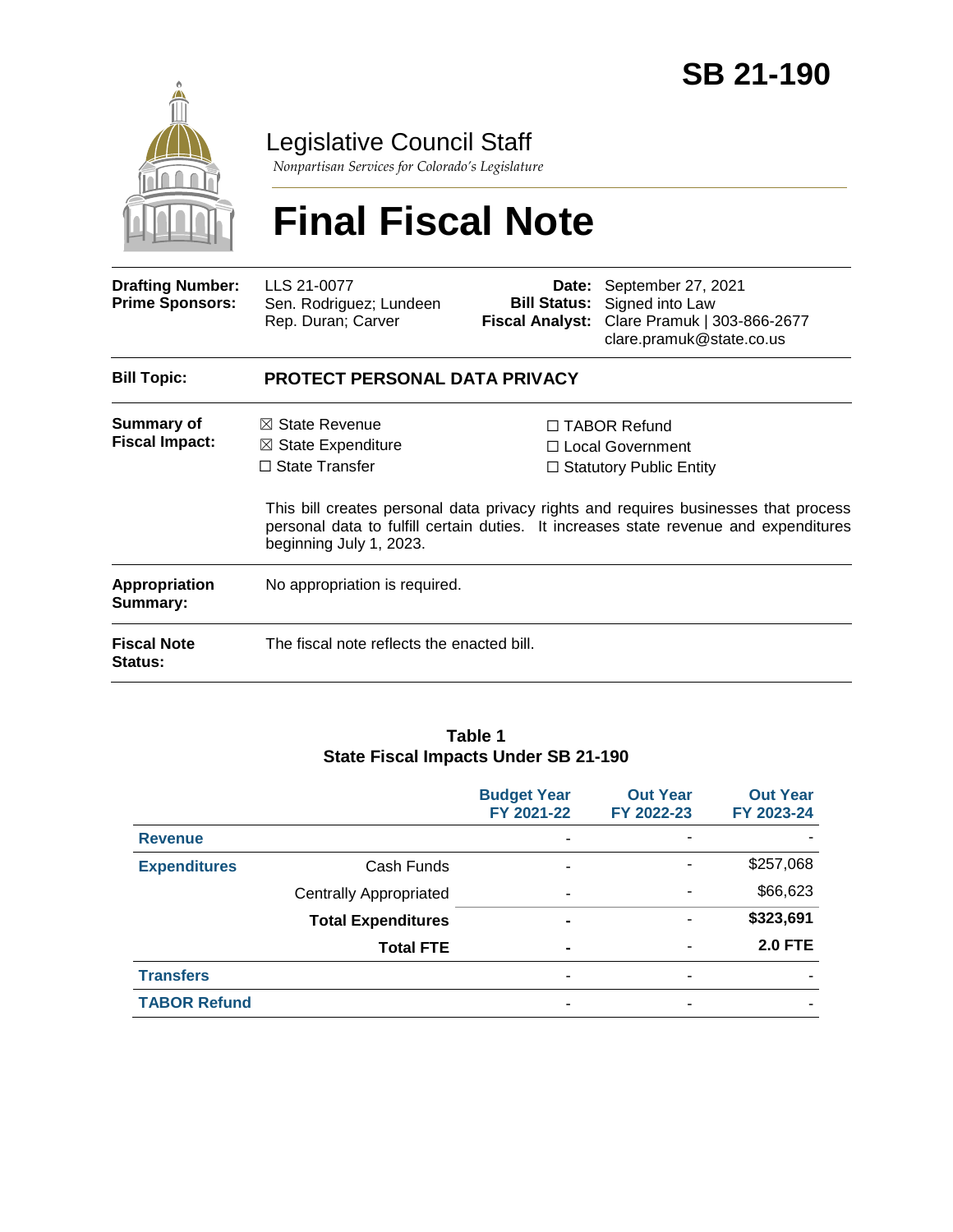### September 27, 2021 **SB 21-190**

### **Summary of Legislation**

This bill creates the Colorado Privacy Act within the Colorado Consumer Protection Act. The bill addresses consumers' rights to privacy, companies' responsibility to protect personal data, and authorizes the Attorney General and district attorneys to take enforcement action for violations. The bill defines various terms related to covered businesses, consumers, and data, including defining the term "controller" as the person or group of people who determine how data is used and processed.

**Applicability.** The bill applies to a controller that conducts business in Colorado or produces products or services that are intentionally targeted to residents of Colorado and:

- controls or processes the personal data of 100,000 or more consumers per year; or
- derives revenue or receives a discount on the price of goods or services from the sale of personal data and processes or controls the personal data of 25,000 consumers or more.

The bill is not applicable to certain entities and data types specified in the bill. The entities include state and local governments, state institutions of higher education, certain financial institutions, and consumer reporting agencies. Data that is not applicable are subject to specific state and federal laws, and include health and employment records.

**Consumer personal data rights.** Consumers may exercise the following rights by submitting a request to a controller:

- right to opt out of the processing of the consumer's personal data;
- right of access to confirm that the controller is processing the consumer's personal data;
- right to correct inaccurate personal data collected from the consumer;
- right to delete a consumer's personal data; and
- right to data portability, which allows a consumer to access the data in a portable format.

**Duties of controllers.** The bill identifies the following duties for controllers:

- *duty of transparency* controllers are required to provide consumers with comprehensive privacy notices;
- *duty of purpose specification* controllers must specify the express purposes for which personal data are collected and processed;
- *duty of data minimization* controllers must limit the collection of data to the amount necessary for the express purposes for which the data are processed;
- *duty to avoid secondary use* controllers cannot process personal data for purposes that are not compatible with the express purposes for which the data are processed;
- *duty of care* controllers must take reasonable measures to secure personal data;
- *duty to avoid unlawful discrimination* controllers cannot process personal data in violation of antidiscrimination laws; and
- *duty regarding sensitive data* controllers cannot process sensitive data without a consumer's consent.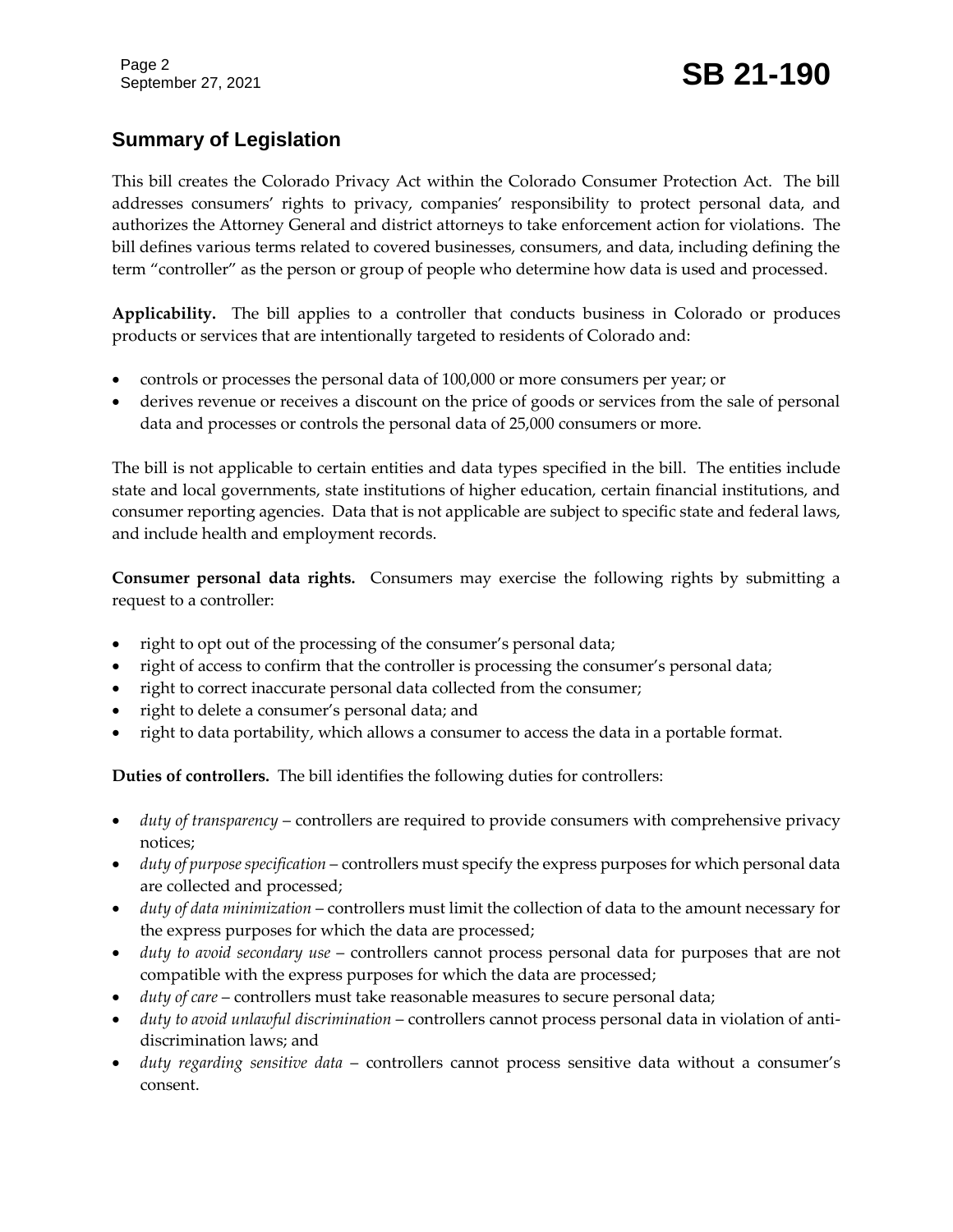Page 3

## September 27, 2021 **SB 21-190**

**Rules.** The Attorney General may promulgate rules to implement the bill, but is required to adopt rules regarding the technical specifications for one or more universal opt-out mechanisms for consumers by July 1, 2023. In addition, the Attorney General may adopt rules that govern the process of issuing opinion letters and interpretive guidance to become effective by January 25, 2025.

**Data protection assessments.** The bill prohibits a controller from conducting processing that presents a heightened risk of harm to a consumer without conducting and documenting a data protection assessment for processing activities after July 1, 2023. The assessment must be made available to the Attorney General upon request.

**Enforcement.** The bill specifies that a violation is a deceptive trade practice and that the Attorney General and district attorneys have exclusive enforcement authority. Prior to an enforcement action, the Attorney General or district attorney will issue a notice of violation to the controller if a cure is deemed possible. It a controller fails to cure the violation within 60 days, an action may be brought. This provision is repealed January 1, 2025. A controller or processor that violates the provisions of the bill is subject to a civil penalty and may be enjoined from further violations. The bill does not authorize a private right of action.

**Local preemption**. The bill preempts laws, ordinances, resolutions, regulations, or the equivalent adopted by local governments that govern the processing of personal data by controllers or processors.

#### **Background and Assumptions**

Under House Bill 18-1128, a governmental entity and an entity that maintains, owns, or licenses personal identifying information is required to disclose a security breach to the Colorado Attorney General within 30 days of any breach, if the breach is believed to impact 500 or more Colorado residents. The number of complaints and notifications received under HB18-1128 average 100 per year. The fiscal note assumes that this bill will increase complaints received by the Department of Law by at least 100 per year.

#### **State Revenue**

The bill will result in an increase in revenue from civil penalties on violations, but no increase is expected prior to FY 2023-24, and no amount of revenue has been estimated. Revenue received by the Attorney General is deposited to the Legal Services Cash Fund, but revenue may also be deposited into a variety of funds, depending on the language of the court settlements. Penalty revenue collected by the state is subject to TABOR. The impact on TABOR refunds is not estimated as FY 2023-24 falls outside of the current TABOR forecast period.

#### **State Expenditures**

The bill will increase expenditures by \$323,691 and 2.0 FTE beginning in FY 2023-24 in the Department of Law from the Consumer Protection Custodial Fund. Costs are shown in Table 2, and explained below.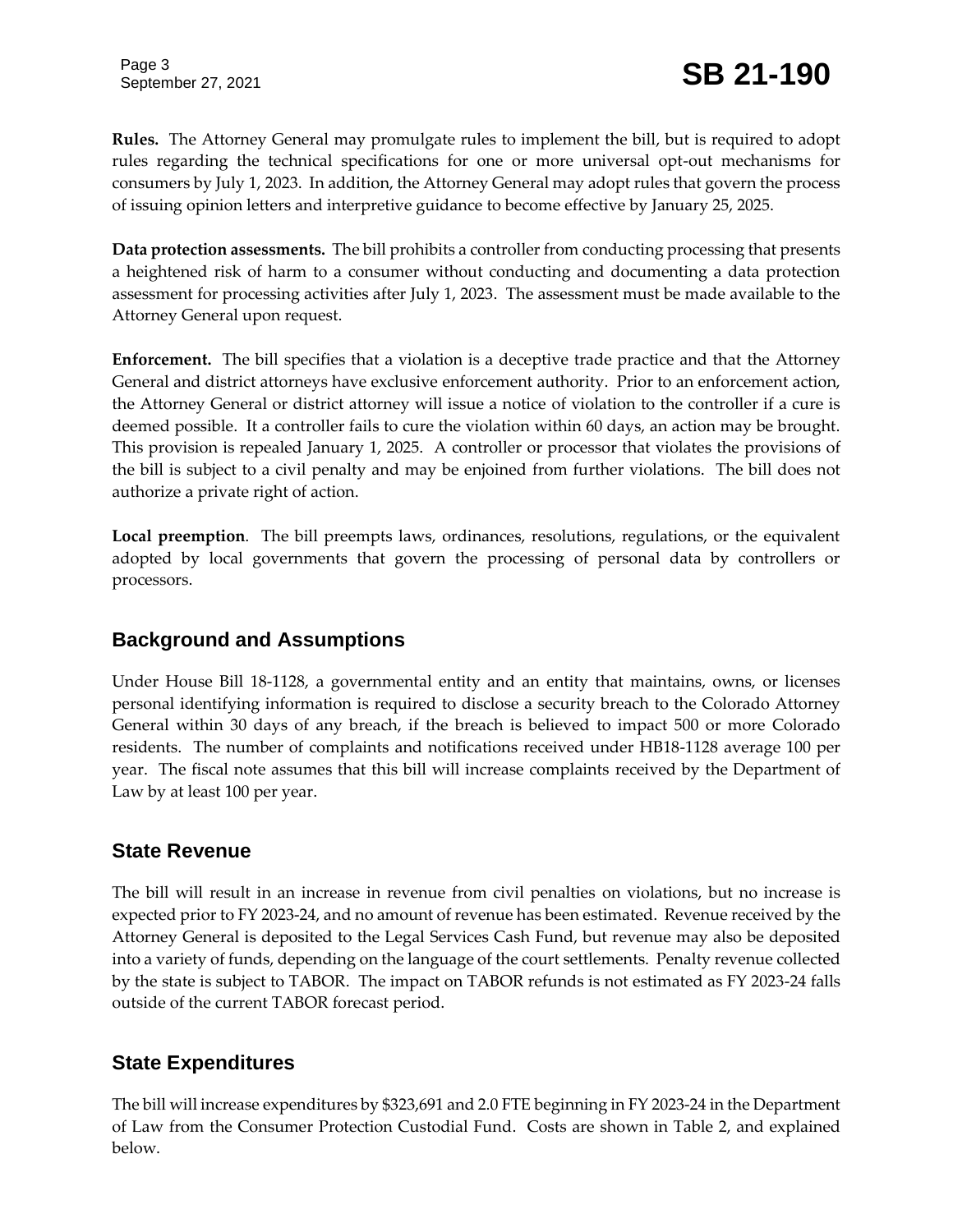|                                           | FY 2021-22     | FY 2022-23 | FY 2023-24     |
|-------------------------------------------|----------------|------------|----------------|
| <b>Department of Law</b>                  |                |            |                |
| <b>Personal Services</b>                  |                |            | \$216,968      |
| <b>Operating Expenses</b>                 |                |            | \$2,700        |
| <b>Capital Outlay Costs</b>               |                |            | \$12,400       |
| <b>Expert Consultant</b>                  | -              |            | \$25,000       |
| Centrally Appropriated Costs <sup>1</sup> | -              |            | \$66,623       |
| <b>Total Cost</b>                         | -              |            | \$323,691      |
| <b>Total FTE</b>                          | $\blacksquare$ |            | <b>2.0 FTE</b> |

#### **Table 2 Expenditures Under HB 21-190**

*<sup>1</sup>Centrally appropriated costs are not included in the bill's appropriation*

**Department of Law.** The Consumer Protection Section in the Department of Law requires an increase in staff to review complaints, assess which complaints are appropriate for investigation, and determine which investigated complaints are appropriate for enforcement action.

The section will add 1.0 FTE of a Criminal Investigator II and 1.0 FTE of an Assistant Attorney General II. These positions are shown at midrange salaries because the complexity of investigations and enforcement actions require more experienced employees. The fiscal note also includes costs for information technology security experts to consult on some investigations.

**Centrally appropriated costs.** Pursuant to a Joint Budget Committee policy, certain costs associated with this bill are addressed through the annual budget process and centrally appropriated in the Long Bill or supplemental appropriations bills, rather than in this bill. These costs, which include employee insurance and supplemental employee retirement payments, are estimated to be \$66,623 in FY 2023-24.

#### **Local Government**

Although district attorneys are authorized to enforce the provisions of the bill, they are not expected to so. It is assumed complaints received by district attorneys will be referred to the Attorney General due the complexity and nature of the investigations, which would require additional staff and training to handle these type of cases at the local level.

#### **Effective Date**

The bill takes was signed into law by the Governor on July 7, 2021, and takes effect July 1, 2023, assuming no referendum petition is filed, and applies to conduct occurring on or after that date.